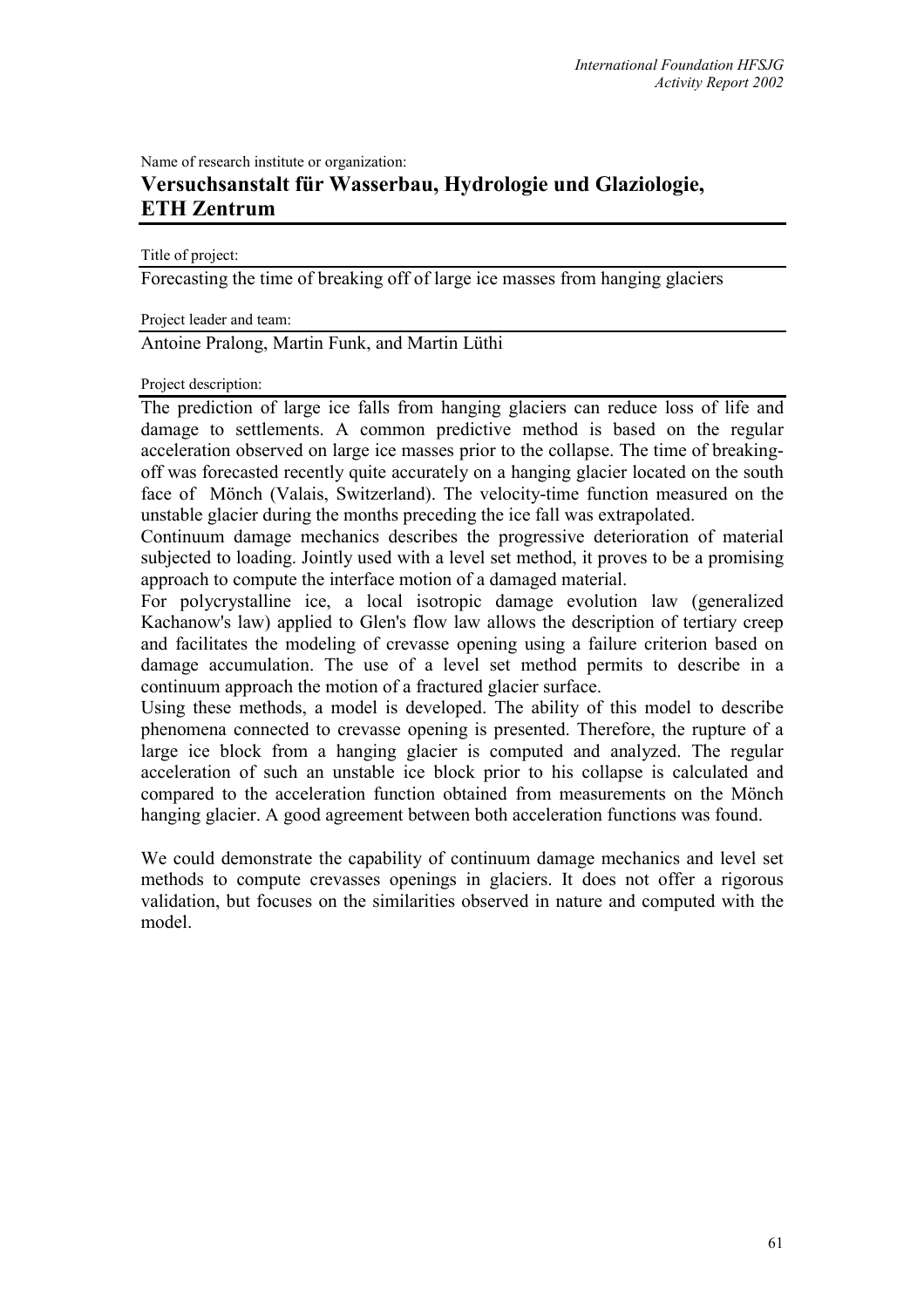

(a)



 $\overline{(\mathbf{b})}$ 



Figure 1

Evolution of an unstable ice chunk detached from a hanging glacier located at the south face of the Mönch (Bernese Alps, Switzerland).  $\tilde{a}$  (9.06.2000) The large crevasse behind the ice block is well developed. (b) $\sim$ (25.07.2000). Two secondary crevasses penetrate in the block (c)~ $(1.08.2000)$ . The block is disintegrated due to the secondary crevasses.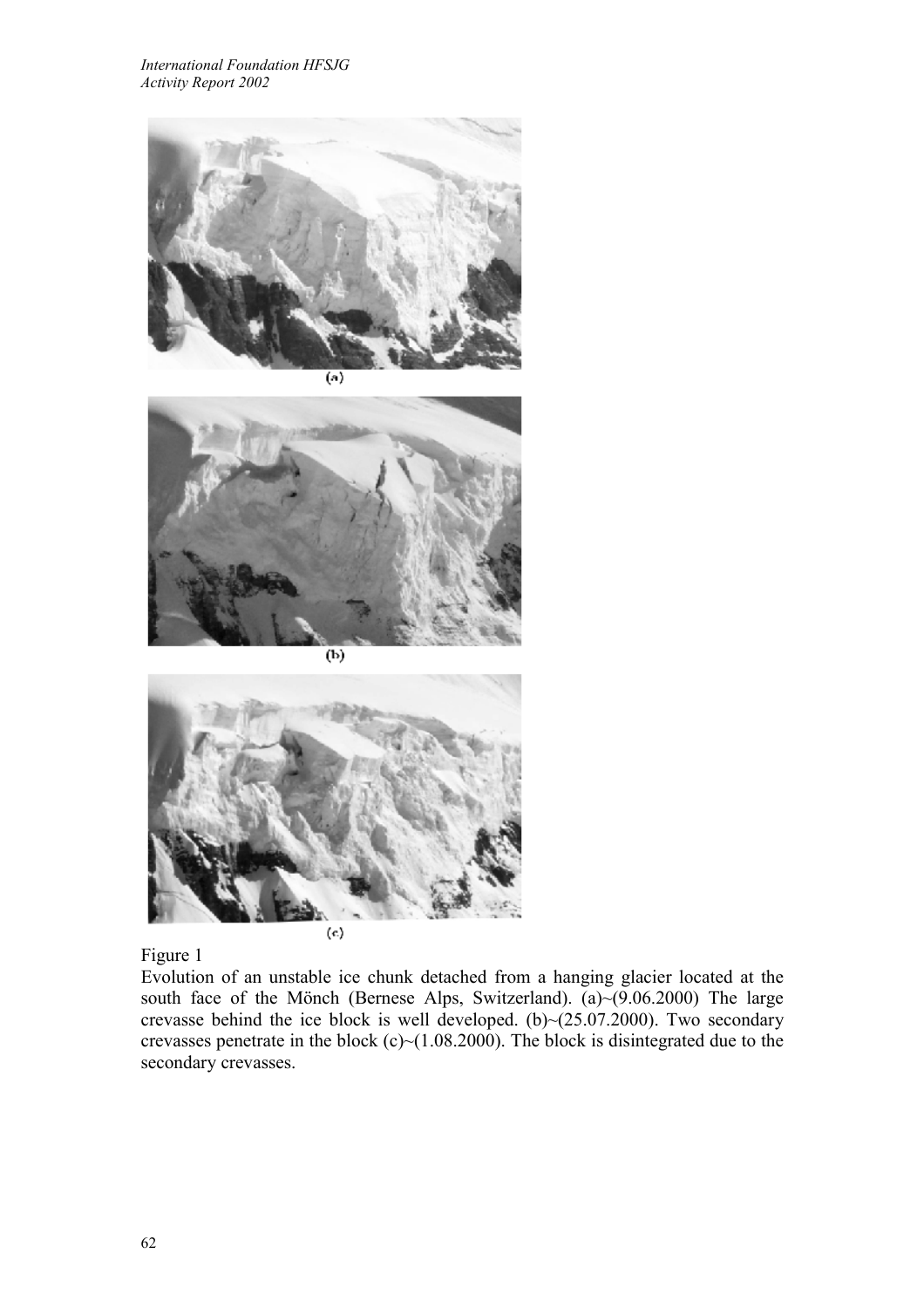

Figure 2

(a) Initial geometry of the ice block and global computational domain.

(b) Crevasse after 152 days. The arrow indicates the production of damage at the upstream side of the large crevasse.

(c) Unstable ice block before failure (199 days). Numbers 1 and 2 indicate the location of the points where velocities are discussed.

Key words:

Internet data bases:

Collaborating partners/networks: